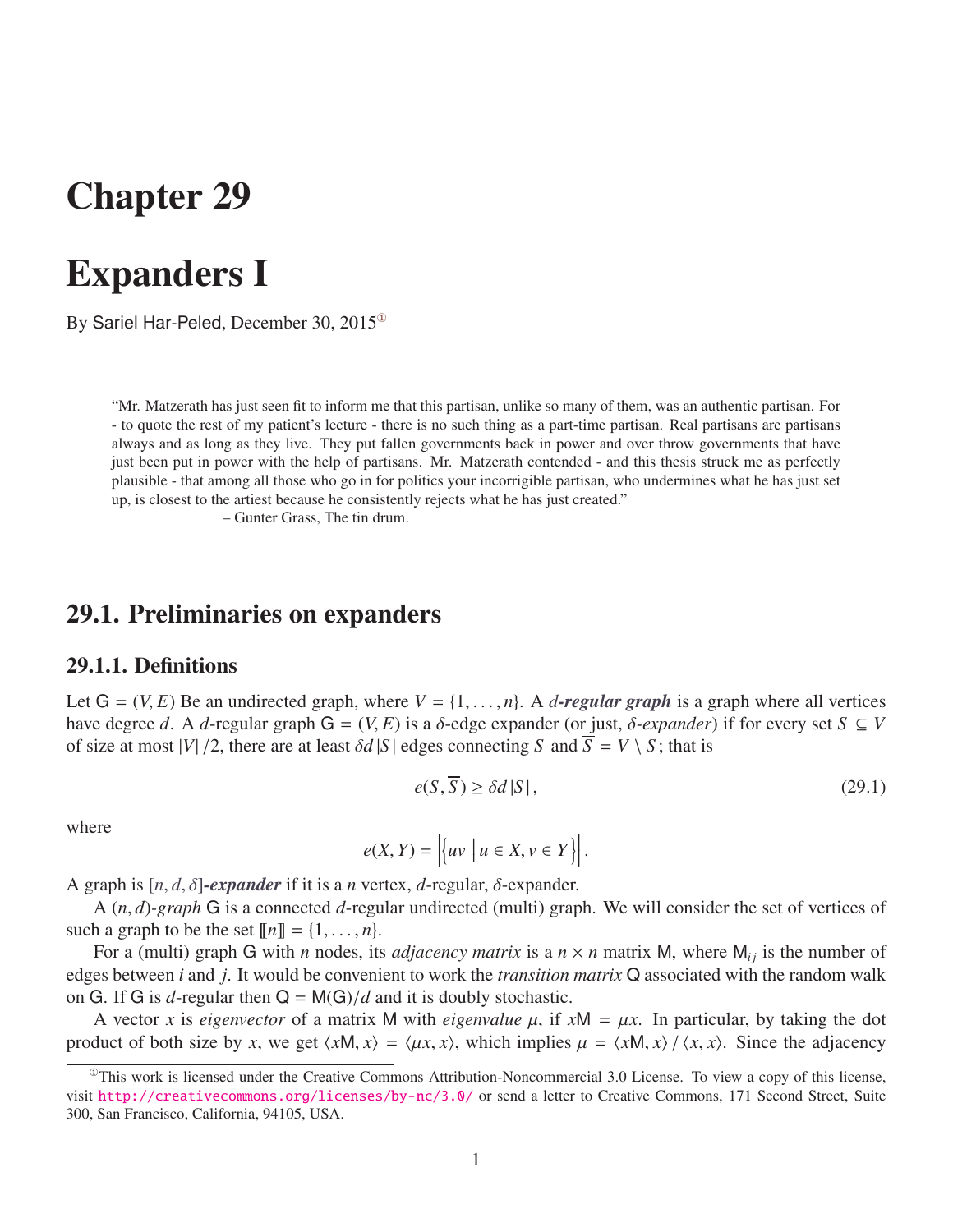matrix M of G is symmetric, all its eigenvalues are real numbers (this is a special case of the spectral theorem from linear algebra). Two eigenvectors with different eigenvectors are orthogonal to each other.

We denote the eigenvalues of M by  $\widehat{\lambda}_1 \ge \widehat{\lambda}_2 \ge \cdots \widehat{\lambda}_n$ , and the eigenvalues of Q by  $\widehat{\lambda}_1 \ge \widehat{\lambda}_2 \ge \cdots \widehat{\lambda}_n$ . Note, that for a *d*-regular graph, the eigenvalues of Q are the eigenvalues of M scaled down by a factor of  $1/d$ ; that is  $\lambda_i = \lambda_i/d$ .

**Lemma 29.1.1.** Let G be an undirected graph, and let  $\Delta$  denote the maximum degree in G. Then,  $\left|\widehat{\lambda_1}(G)\right| =$     λb<sup>1</sup>(M)    = ∆ *if and only one connected component of* G *is* ∆*-regular. The multiplicity of* ∆ *as an eigenvector is*  $\begin{bmatrix} 1 & 1 \\ 1 & 1 \end{bmatrix}$ *the number of*  $\Delta$ -regular connected components. Furthermore, we have  $|\widehat{\lambda_i}(G)|$ ≤ ∆*, for all i.*

*Proof:* The *i*th entry of M1<sub>*n*</sub> is the degree of the *i*th vertex  $v_i$  of G (i.e., M1<sub>*n*</sub> =  $d(v_i)$ , where  $1_n = (1, 1, \ldots, 1) \in$  $\mathbb{R}^n$ . So, let *x* be an eigenvector of M with eigenvalue *λ*, and let *x<sub>j</sub>*  $\neq$  0 be the coordinate with the largest (absolute value) among all coordinates of *x* corresponding to a connect component *H* of G. We have that

$$
|\lambda| |x_j| = |(Mx)_j| = \left| \sum_{v_i \in N(v_j)} x_i \right| \leq \Delta |x_j|,
$$

where  $N(v_j)$  are the neighbors of  $v_i$  in G. Thus, all the eigenvalues of G have  $|\hat{\lambda}_i|$  $\lambda = \Delta$ , then this implies that  $x_i = x_j$  if  $v_i \in N(v_j)$ , and  $d(v_j) = \Delta$ . Applying this argument to the vertices of  $N(v_j)$ , implies that *H* must be  $\Delta$ -regular, and furthermore,  $x_i = x_j$  if  $x_j \in V(H)$ . Clearly, the dimension  $\leq \Delta$ , for  $i = 1, \ldots, n$ . If *N*( $v_j$ ), implies that *H* must be ∆-regular, and furthermore,  $x_j = x_i$ , if  $x_i \in V(H)$ . Clearly, the dimension of the subspace with eigenvalue (in absolute value)  $\Delta$  is exactly the number of such connected components.

The following is also known. We do not provide a proof since we do not need it in our argumentation.

Lemma 29.1.2. *If* <sup>G</sup> *is bipartite, then if* λ *is eigenvalue of* <sup>M</sup>(G) *with multiplicity k, then* <sup>−</sup>λ *is also its eigenvalue also with multiplicity k.*

### 29.2. Tension and expansion

Let  $G = (V, E)$ , where  $V = \{1, \ldots, n\}$  and G is a *d* regular graph.

Definition 29.2.1. For a graph <sup>G</sup>, let γ(G) denote the *tension* of <sup>G</sup>; that is, the smallest constant, such that for any function  $f: V(G) \to \mathbb{R}$ , we have that

<span id="page-1-0"></span>
$$
\mathop{\mathbf{E}}_{x,y \in V} \Big[ |f(x) - f(y)|^2 \Big] \le \gamma(\mathsf{G}) \mathop{\mathbf{E}}_{x \in E} \Big[ |f(x) - f(y)|^2 \Big]. \tag{29.2}
$$

Intuitively, the tension captures how close is estimating the variance of a function defined over the vertices of G, by just considering the edges of G. Note, that a disconnected graph would have infinite tension, and the clique has tension 1.

Surprisingly, tension is directly related to expansion as the following lemma testifies.

<span id="page-1-1"></span>**Lemma 29.2.2.** *Let*  $G = (V, E)$  *be a given connected d-regular graph with n vertices. Then,*  $G$  *is a*  $\delta$ *-expander,* where  $\delta \geq \frac{1}{2\gamma(1)}$  $2\gamma(G)$ *and* γ(G) *is the tension of* <sup>G</sup>*.*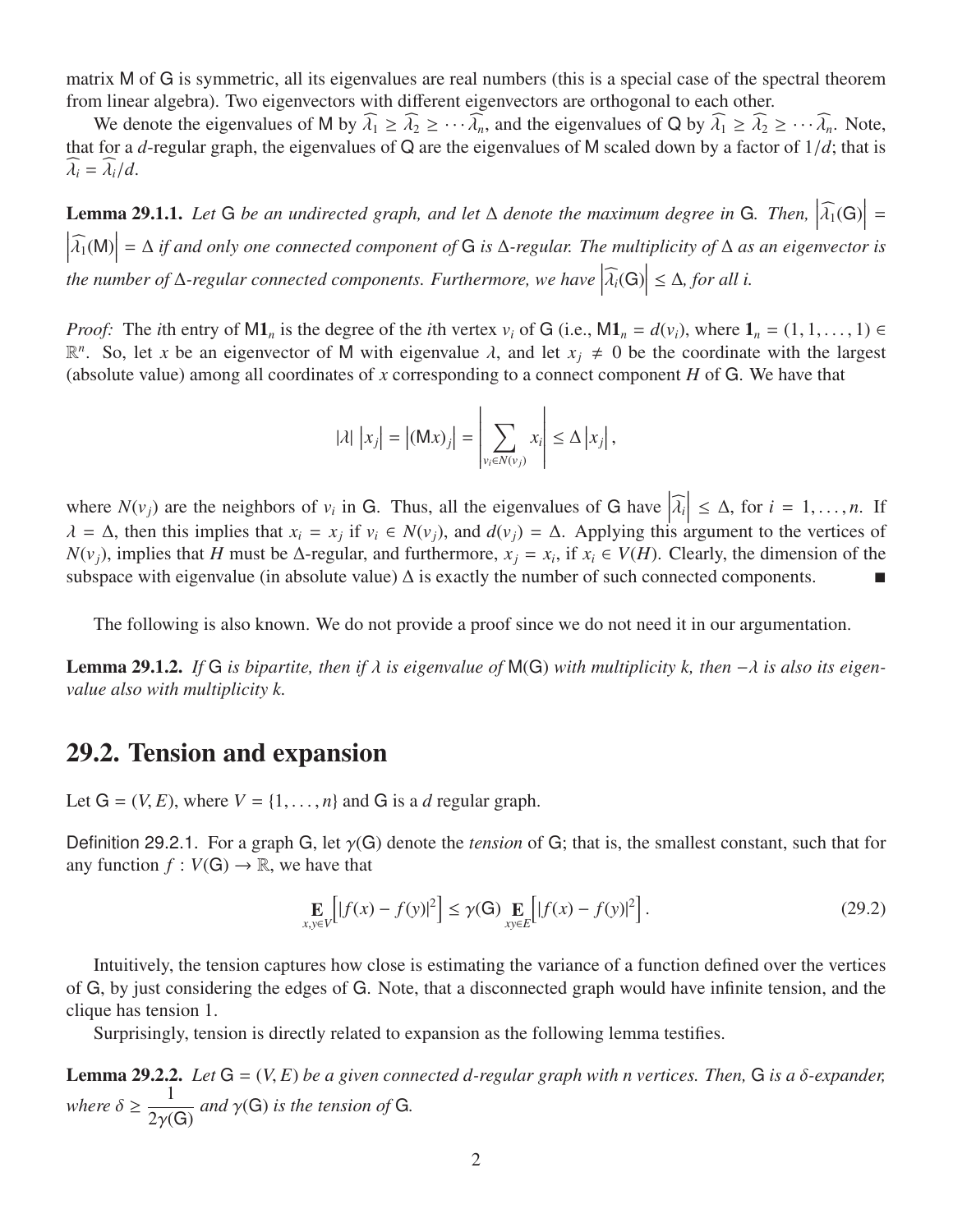*Proof:* Consider a set  $S \subseteq V$ , where  $|S| \le n/2$ . Let  $f_S(v)$  be the function assigning 1 if  $v \in S$ , and zero otherwise. Observe that if  $(u, v) \in (S \times \overline{S}) \cup (\overline{S} \times S)$  then  $|f_S(u) - f_S(v)| = 1$ , and  $|f_S(u) - f_S(v)| = 0$  otherwise. As such, we have

$$
\frac{2\left|S\right|(n-\left|S\right|)}{n^2} = \mathop{\mathbf{E}}\limits_{x,y\in V} \Big[ \left|f_S(x) - f_S(y)\right|^2 \Big] \leq \gamma(G) \mathop{\mathbf{E}}\limits_{xy\in E} \Big[ \left|f_S(x) - f_S(y)\right|^2 \Big] = \gamma(G) \frac{e\left(S,\overline{S}\right)}{\left|E\right|},
$$

by [Lemma 29.2.4.](#page-2-0) Now, since G is *d*-regular, we have that  $|E| = nd/2$ . Furthermore,  $n - |S| \ge n/2$ , which implies that

$$
e(S,\overline{S}) \ge \frac{2|E| \cdot |S| \ (n-|S|)}{\gamma(G)n^2} = \frac{2(nd/2)(n/2)|S|}{\gamma(G)n^2} = \frac{1}{2\gamma(G)} d|S|.
$$

which implies the claim (see Eq.  $(29.1)$ ).

Now, a clique has tension 1, and it has the best expansion possible. As such, the smaller the tension of a graph, the better expander it is.

Definition 29.2.3. Given a random walk matrix Q associated with a *d*-regular graph, let  $\mathcal{B}(Q) = \langle v_1, \ldots, v_n \rangle$ denote the *orthonormal eigenvector basis* defined by Q. That is,  $v_1, \ldots, v_n$  is an orthonormal basis for  $\mathbb{R}^n$ , where all these vectors are eigenvectors of Q and  $v_t = 1^n / \sqrt{n}$  Eurthermore, let  $\hat{\lambda}$  denote the *i* where all these vectors are eigenvectors of Q and  $v_1 = 1^n / \sqrt{n}$ . Furthermore, let  $\widehat{\lambda}_i$  denote the *i*th eigenvalue of  $\widehat{\Omega}$  associated with the eigenvector *v*, such that  $\widehat{\lambda}_i > \widehat{\lambda}_i > ... > \widehat{\lambda}_i$ Q, associated with the eigenvector  $v_i$ , such that  $\widehat{\lambda}_1 \ge \widehat{\lambda}_2 \ge \cdots \ge \widehat{\lambda}_n$ .

<span id="page-2-0"></span>**Lemma 29.2.4.** *Let*  $G = (V, E)$  *be a given connected d-regular graph with n vertices. Then*  $\gamma(G) = \frac{1}{1 - \lambda}$  $1-\lambda_2$ *, where*  $\widehat{\lambda}_2 = \lambda_2/d$  is the second largest eigenvalue of Q.

*Proof:* Let  $f: V \to \mathbb{R}$ . Since in [Eq. \(29.2\),](#page-1-0) we only look on the difference between two values of f, we can add a constant to  $f$ , and would not change the quantities involved in [Eq. \(29.2\).](#page-1-0) As such, we assume that  $\mathbf{E}[f(x)] = 0$ . As such, we have that

<span id="page-2-1"></span>
$$
\mathbf{E}_{x,y \in V} \Big[ |f(x) - f(y)|^2 \Big] = \mathbf{E}_{x,y \in V} \Big[ (f(x) - f(y))^2 \Big] = \mathbf{E}_{x,y \in V} \Big[ (f(x))^2 - 2f(x)f(y) + (f(y))^2 \Big]
$$
\n
$$
= \mathbf{E}_{x,y \in V} \Big[ (f(x))^2 \Big] - 2 \mathbf{E}_{x,y \in V} \Big[ f(x)f(y) \Big] + \mathbf{E}_{x,y \in V} \Big[ (f(y))^2 \Big]
$$
\n
$$
= \mathbf{E}_{x \in V} \Big[ (f(x))^2 \Big] - 2 \mathbf{E}_{x \in V} \Big[ f(x) \Big] \mathbf{E}_{y \in V} \Big[ f(y) \Big] + \mathbf{E}_{y \in V} \Big[ (f(y))^2 \Big] = 2 \mathbf{E}_{x \in V} \Big[ (f(x))^2 \Big].
$$
\n(29.3)

Now, let  $I$  be the  $n \times n$  identity matrix (i.e., one on its diagonal, and zero everywhere else). We have that

$$
\rho = \frac{1}{d} \sum_{xy \in E} (f(x) - f(y))^2 = \frac{1}{d} \left( \sum_{x \in V} d(f(x))^2 - 2 \sum_{xy \in E} f(x)f(y) \right) = \sum_{x \in V} (f(x))^2 - \frac{2}{d} \sum_{xy \in E} f(x)f(y)
$$
  
= 
$$
\sum_{x,y \in V} (I - Q)_{xy} f(x)f(y).
$$

Note, that  $1^n$  is an eigenvector of Q with eigenvalue 1, and this is the largest eigenvalue of Q. Let  $\mathcal{B}(Q)$  =  $\langle v_1, \ldots, v_n \rangle$  be the orthonormal eigenvector basis defined by Q, with eigenvalues  $\widehat{\lambda}_1 \geq \widehat{\lambda}_2 \geq \cdots \geq \widehat{\lambda}_n$ , respectively. Write  $f = \sum_{i=1}^{n} \alpha_i v_i$ , and observe that

$$
0 = \mathbb{E}[f(x)] = \sum_{i=1}^{n} \frac{f(i)}{n} = \left\langle f, \frac{v_1}{\sqrt{n}} \right\rangle = \left\langle \sum_{i} \alpha_i v_i, \frac{v_1}{\sqrt{n}} \right\rangle = \frac{1}{\sqrt{n}} \left\langle \alpha_1 v_1, v_1 \right\rangle = \frac{\alpha_1}{\sqrt{n}},
$$